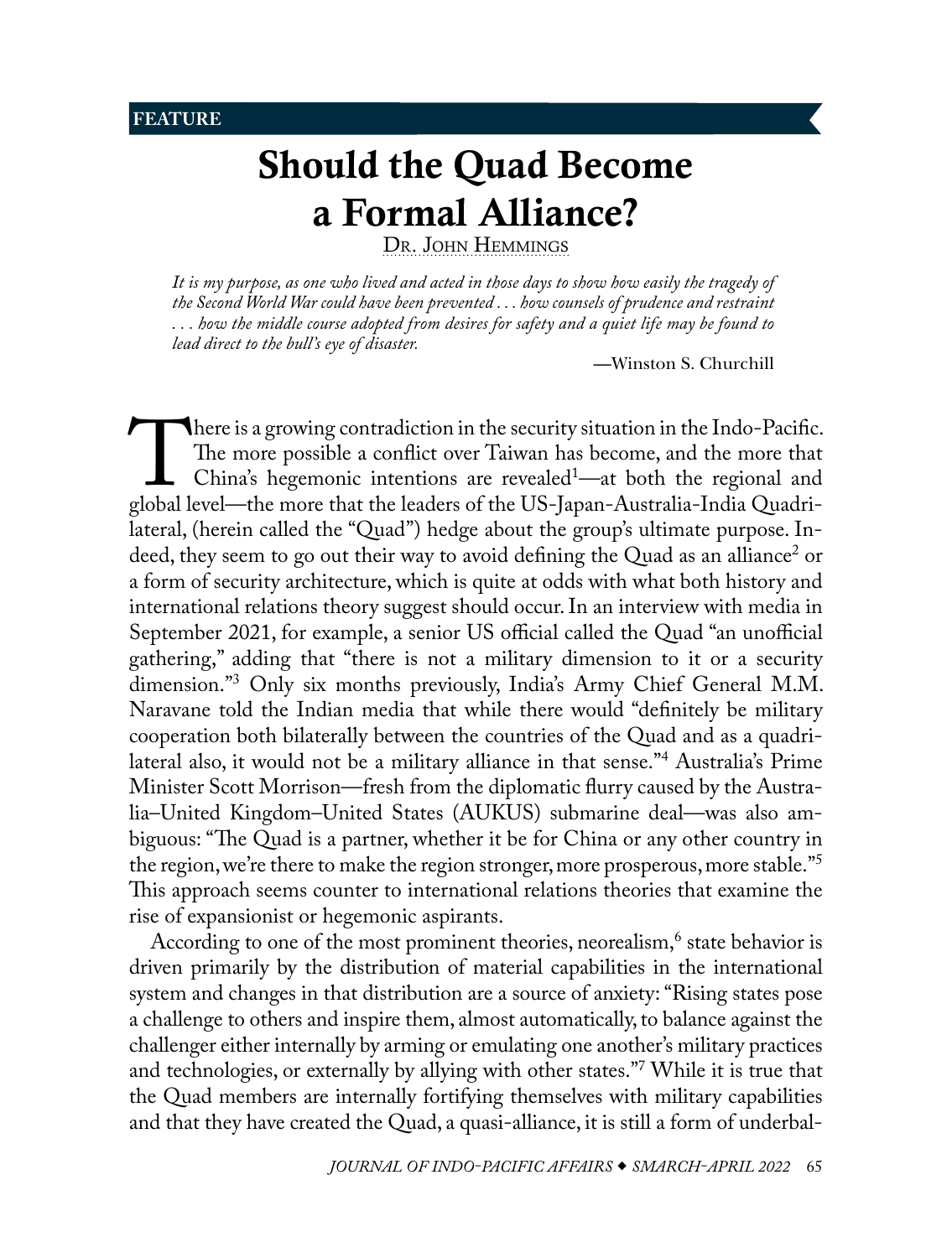<span id="page-1-0"></span>ancing since they are underplaying its military aspect and eschewing collective defense commitments. This article examines alignments and alliances before the First and Second World War and during the Cold War. Looking at the first two periods, we can see that underbalancing by democracies is not particularly unusual historically. It happens more often than not and often fails to deter aggression by other powers. If one looks at how different types of states create alliances, it is arguable that democracies find it more difficult—for reasons related to the domes-tic debates within their foreign policy elites<sup>[8](#page-9-0)</sup>—to balance rising threats. This is partly because neither publics nor policy elites are willing to bear the entrapment costs associated with an alliance if there is not a sufficiently threatening rationale to justify it. Indeed, until relatively recently, the very nature of Chinese assertiveness was widely debated among Western international relations scholars.<sup>9</sup> However, those debates are of decreasing relevance as attitudes toward China evolve and it is viewed less positively,<sup>10</sup> and even as a "threat"<sup>11</sup> within all four Quad nations. Thus, this article will argue that not only are policy elites within the Quad underbalancing by avoiding mutual defense commitments, but also that they might be inviting the very aggression by China that they seek to avoid.<sup>12</sup>

## Alignment Rather than Alliance

Before addressing this assertion, it is worth exploring the conventional wisdom—generally accepted by this author and many others that the Quadrilateral is not an alliance—informal or otherwise—but rather a form of alignment, a distinction made clear by Thomas Wilkins in his 2012 essay "Alignment not Alliance.["13](#page-10-0) While some Chinese scholars and government representatives have accused the Quad of being an "Asian NATO," this is incorrect for a number of reasons[.14](#page-10-0) It is correct to argue that the Quad—and AUKUS and other trilaterals—should be defined as an alignment. While the terms are used interchangeably, there are key differences between an alignment and an alliance. Michael Ward defines alignment as "more extensive than alliance since it does not focus solely upon the military dimensions of international politics."[15](#page-10-0) One could argue that alliances are a form of alignment, but not the other way around because of the necessary characteristics of alliances—that of mutual or one-sided defense obligations. If we examine the Quad's 2021 Joint Statement, for example, we can see there are a broad range of issues of cooperation—including COVID-19 vaccinations, emerging technologies, and support for "a rules-based order," "a shared vision for the free and open Indo-Pacific," a willingness to address "challenges to the rules-based maritime order in the East and South China Seas," and support for the Association of Southeast Asian Nations' "unity and centrality."<sup>16</sup> Alliances, by contrast, are defined by Glenn Snyder as "formal associations of states for the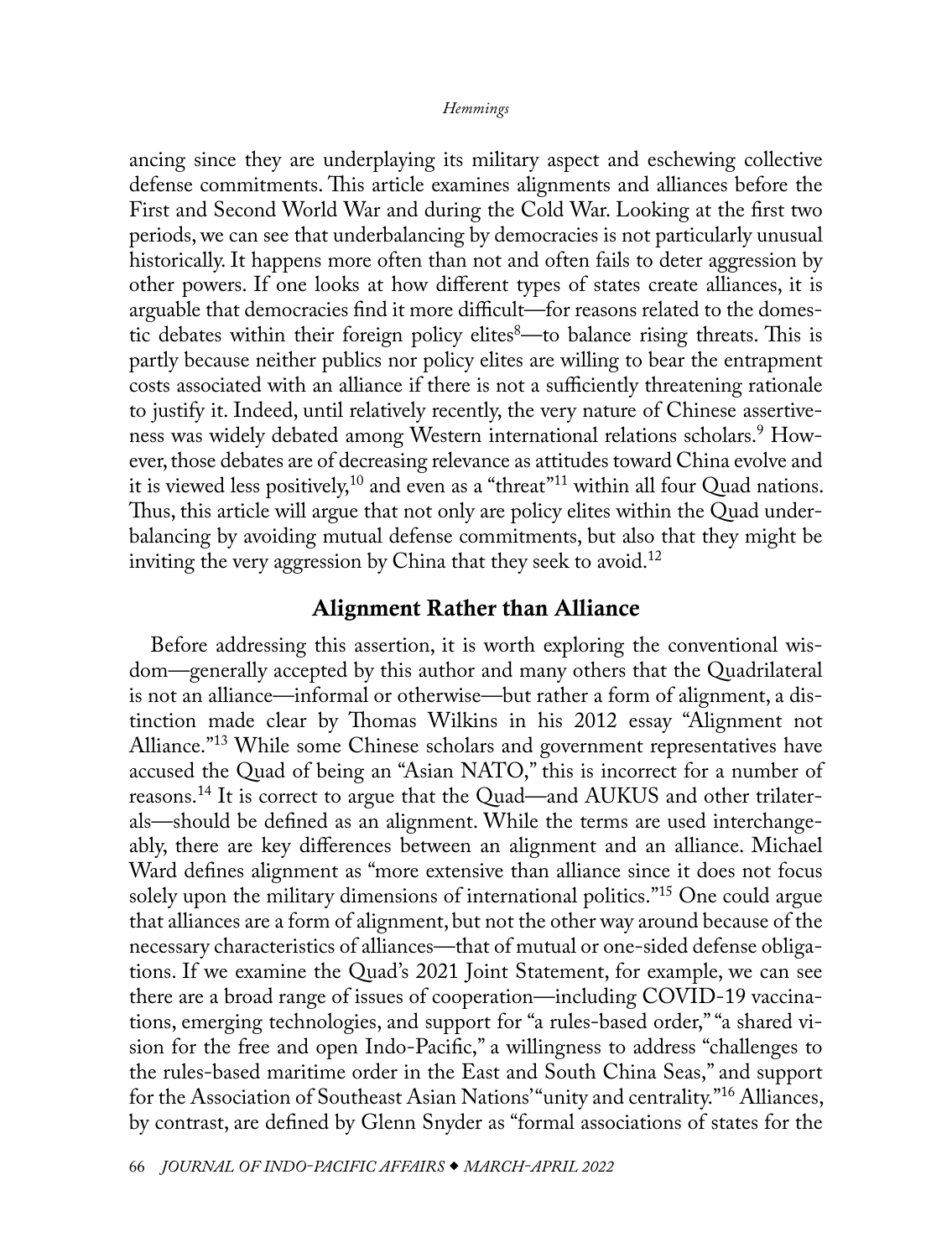<span id="page-2-0"></span>use (or nonuse) of military force, in specified circumstances, against states outside their own membership.["17](#page-10-0)

We might go further and say that alliances lay a more specific commitment—that of military cooperation or mutual defense—upon their members, while alignments do not. These commitments are traditionally spelled out in a treaty—open or se $cret<sup>18</sup>$ —and though sometimes couched in ambiguous language,<sup>19</sup> are reinforced politically, during senior bilateral visits, important anniversaries, or during tensions with a third country. So, to summarize, we can say clearly that the Quad is not an alliance because it does not rest on a principle of collective defense and its members do not anticipate or expect that. Some might argue that the Quad is a de facto alliance because it contains members of two alliances—the US-Japan Alliance and the US-Australia Alliance—indeed there is a certain fuzziness there—but those obligations do not make the Quad itself a collective arrangement. In the late 1990s, Ralph Cosa and others referred to the US-Japan-ROK trilateral as a "virtual alliance,["20](#page-10-0) but agreed that it was not a full alliance. In the case of the Quad, Australia does not expect either the Quad or the US-Japan Alliance to come to its defense in the case of hostilities with a third country[.21](#page-10-0) It relies on its own pact with the United States. This does not mean that the Quad or the US-Japan Alliance do not play a role in Australia's strategic calculations, but that those calculations do not fully anticipate reliance on those bodies.

## Making the Case

Some historical events have had a lasting impact on Western policy elites and how they view alliances. Nearly every schoolchild learns how alliances helped lead Europe into war in 1914.<sup>[22](#page-10-0)</sup> However, there is a good argument that historians and policy elites have drawn the wrong lessons from that period. This because the Triple Entente—consisting of Great Britain, France, and Russia—was not in fact a binding alliance at all. Instead, it was an informal agreement which lacked defense obligations, similar to the contemporary US-Japan-Australia-India Quad. It was, as I will argue, a form of underbalancing, which lacked strong mutual defense obligations—and thus—a strong deterrent posture. Mirroring the softening language of the Quad's "unofficial gathering," Lord Grey called the Triple Entente a "diplomatic group" in August 1914, in remarks to the House of Commons. Rather than seeking to reassure his allies, he sought to allay the domestic fears of entrapment: "Nothing which passed between [our] military or naval experts should bind either government or restrict in any way, their freedom to make a decision as to whether or not they would give that support when the time arose."[23](#page-10-0) Indeed, Britain stood by when Germany declared war on Russia and France, only coming in on the side of its allies after Germany invaded neutral Belgium.<sup>24</sup> So,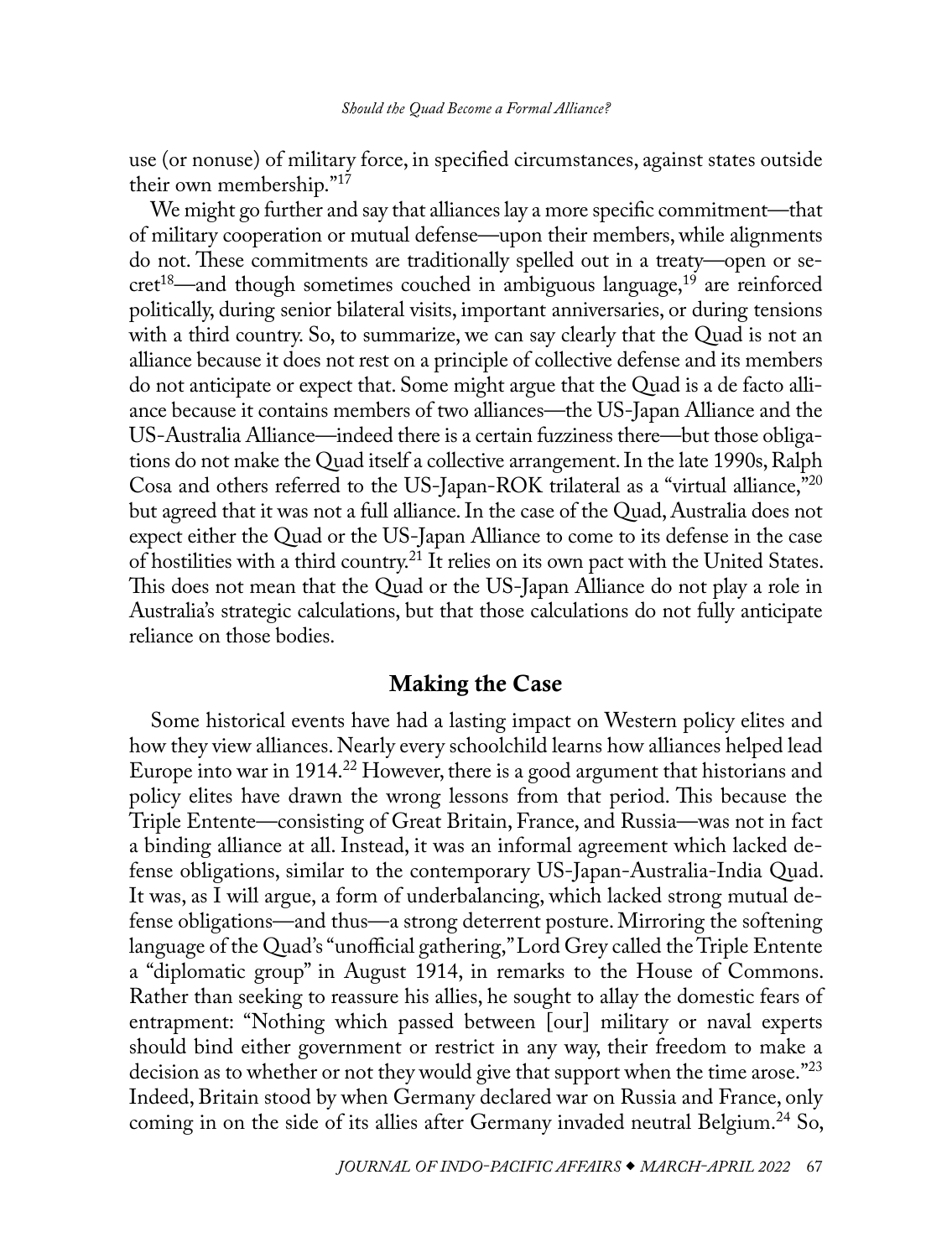<span id="page-3-0"></span>while Britain's desire for autonomy and aversion to entrapment sounds like a natural foreign policy decision, it likely meant that it lacked the ability to deter Germany and the Central Powers from waging war or establishing hegemony.

The origins of the Second World War reveal how the lack of strong alliances invited aggression from a revisionist state. In the months before the Munich Crisis, the Soviet Union (USSR) attempted to form an alliance with France and Great Britain to deter German adventurism. While the formation of an alliance with Stalin's USSR would have been difficult politically, the subsequent threat of a two-front war would certainly have stayed Germany's hand and weakened German territorial ambitions in Central Europe.<sup>25</sup> The lack of a UK-France-Russia united front emboldened Adolf Hitler and ultimately led to Stalin's defection to the Axis side.<sup>26</sup> In fact, if one looks at the history of alliances in the twentieth century, one can see that underbalancing by democratic powers in the face of rising or expansionist powers is more common than one might expect. At a domestic level of analysis, this is because democratic political elites can find it difficult to justify the costs—both in terms of resources and sovereignty—in balancing.<sup>[27](#page-10-0)</sup> Rising defense costs and the loss of sovereignty are unpopular and are often used against them in the political arena. Resistance to "entangling alliances" within US domestic discourse has already been noted, but it should be noted that Great Britain has also had a history of "Splendid Isolation" in an attempt to avoid con-flict on the European continent.<sup>[28](#page-10-0)</sup>

 If one considers the decade after the Second World War, it is equally clear that the creation of a counterbalancing alliance—the North Atlantic Treaty Organization with a credible deterrent—helped contain rising Soviet power and deterred it from expansion into Western Europe. While it is true this did provoke the USSR to build its own alliance bloc—the Warsaw Pact in 1955—it nevertheless created a stable setting for military competition and stymied Soviet political warfare and coercion against individual Western states while creating a group around which smaller and medium sized states could rally. Over time, its memberships, capabilities, and territorial size grew. While there is a cottage industry in academic circles among the original NATO members that criticizes the post–Cold War expansion into Eastern Europe for having worsened relations with Russia, $^{29}$  these debates sideline or ignore the reason post-Soviet states were so eager to join NATO in the first place.<sup>30</sup> Indeed, even Russia itself sought NATO membership until 2004,<sup>31</sup> and by some accounts, it was Kosovo—not enlargement—that destroyed Moscow– Washington ties.<sup>32</sup> The fact that many young democracies—newly shorn from the Soviet Empire—would seek their security in a multilateral alliance is testimony to the appeal and success of traditional alliance systems. That is not to say that alliances are perfect, nor to argue that the Quad should recreate the sort of organiza-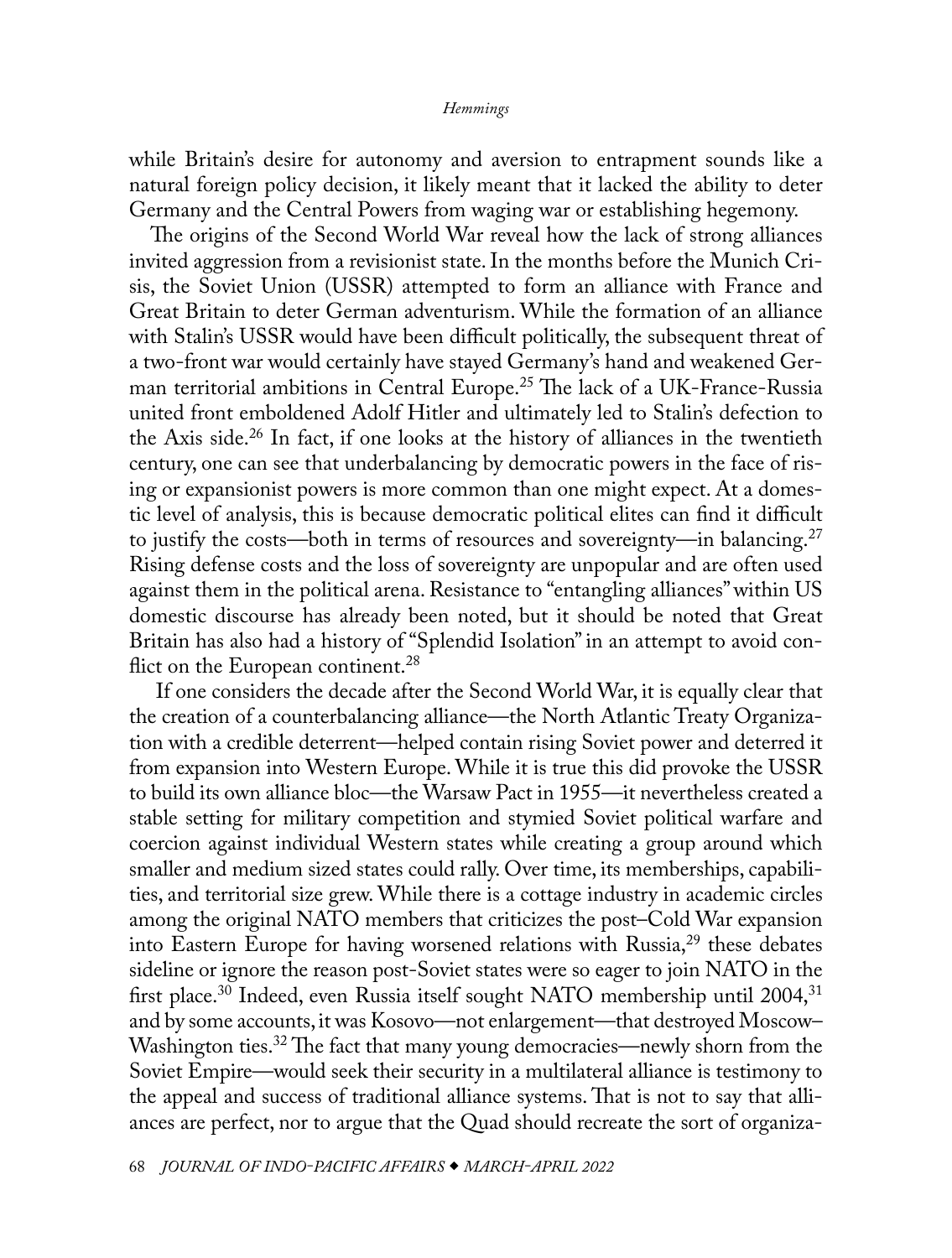<span id="page-4-0"></span>tional structures and institutions of NATO—those are unlikely to be desirable or even possible—but it is to argue that the concept of the alliance—with mutual defense commitments—remains salient and useful. In an age of increasing Chinese military capabilities, Chinese nationalism, and its growing appetite for hegemony, only a full alliance can act as a lynchpin for regional security.

## Is China a Sufficient Threat?

One argument for not turning the Quad into a formal alliance is that its members are not sufficiently threatened by China to warrant the burdens and risks of such a grouping. While this has been true, it is clear that the trend lines do not bode well for this line of reasoning. The 2018 US *National Defense Strategy* states that "As China continues its economic and military ascendance, asserting power through an all-of-nation long-term strategy, it will continue to pursue a military modernization program that seeks Indo-Pacific regional hegemony in the nearterm and displacement of the United States to achieve global preeminence in the future,["33](#page-11-0) while the Japanese *Defense White Paper 2021* states "China has sustained high-level growth of its defense budget without transparency, engaging in broad, rapid improvement of its military power in qualitative and quantitative terms with focus on nuclear, missile, naval and air forces."<sup>[34](#page-11-0)</sup> The Japanese paper also highlights China's coercion in the East China Sea and raises concerns about a contingency concerning Taiwan. Australia's 2020 *Defence Strategic Update* (to the 2016 *Defence White Paper*) says that "Since 2016, major powers have become more assertive in advancing their strategic preferences and seeking to exert influence, including China's active pursuit of greater influence in the Indo-Pacific. Australia is concerned by the potential for actions, such as the establishment of military bases, which could undermine stability in the Indo-Pacific and our immediate region."[35](#page-11-0) Even India, with its long policy of nonalignment, has suffered a dramatic increase in its threat perception of China in the wake of Chinese encroachment on its northern border. Asked whether China was "enemy number 1" for India at a security conference, India's Chief of Defence Staff General Bipin Rawat, responded, "No doubt. . . the threat on the northern borders is much bigger.["36](#page-11-0)

Furthermore, the speeches and policies of Xi Jinping indicate that Chinese leaders themselves believe that China should be more assertive and "stand up.["37](#page-11-0) In his 2017 speech to the National Security Work Forum, for example, Xi Jinping argued that Deng Xiaoping's low-profile approach to Chinese foreign policy was outdated: "At this moment, our diplomatic strategy must keep pace with the times and step out of the stage of 'hiding our capabilities and biding our time.'["38](#page-11-0) And these exhortations can be seen in the People's Republic of China's (PRC) rising defense spending<sup>39</sup> and military modernization. Crucially, it has broad maritime territorial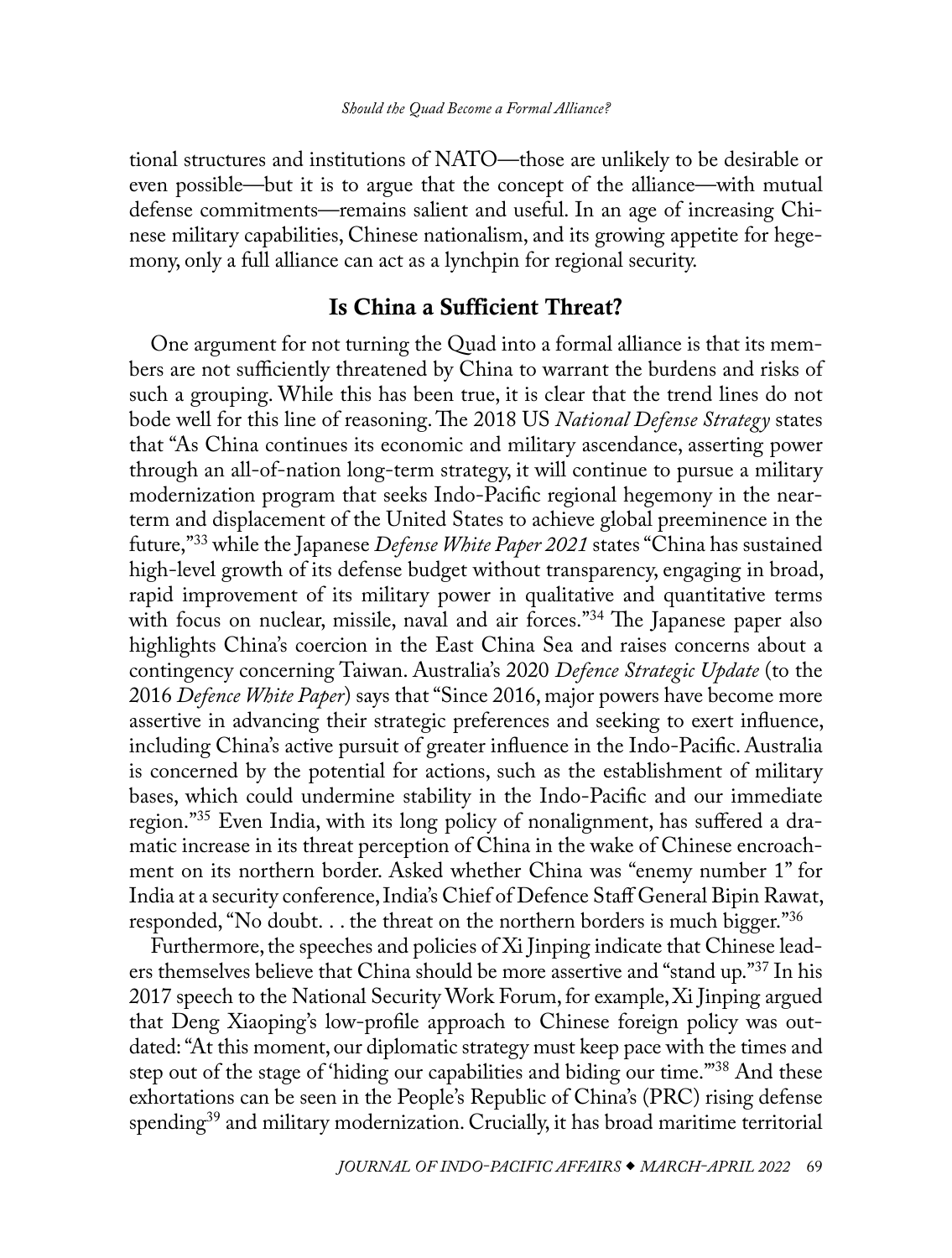<span id="page-5-0"></span>claims across the South China Sea and in the East China Sea, which it seeks to resolve through various gray zone, economic, and paramilitary means<sup>40</sup>—and then attempting to create rules after-the-fact, $41$  eschewing both legal and diplomatic compromises. While the South China Sea could not be said to be of existential interest to the Quad members, it is a clear attempt by the PRC to control vast amounts of international waters, and by extension, the global trade that transits those seas. Finally, it has indicated that it has the military capability<sup>42</sup> and the po-litical drive<sup>[43](#page-11-0)</sup> to reinforce them. Most worrying, is the sheer number of exhortations by Xi Jinping for the PRC military to be ready for war at any time, examples of which occurred in July 2017,<sup>44</sup> January 2019,<sup>[45](#page-11-0)</sup> May 2020,<sup>46</sup> October 2020,<sup>47</sup> January 2021,<sup>48</sup> and March 2021.<sup>[49](#page-11-0)</sup>

# Alliance Skepticism

Security practitioners and policymakers reading this might surmise that international relations theory is simply insufficient to explain the complex dynamics occurring in the modern international system. Some have argued that alliance theory needs an overhaul<sup>50</sup> and that "virtual alliances" are merely a new development, fitting to the modern security environment. Those who are averse to alliance commitments have a sophisticated understanding of what groupings like the Quad can accomplish without collective security arrangements. However, this aversion to military obligations is not new. In fact, the father of neorealist theory, Kenneth Waltz, directly states that some states do not always obey systemic imperatives, and either misunderstand or misread the structural variables in the system. This is because states are comprised of foreign policy elites who debate and contest interpretations of a state's national interests, its threats, and which policies will secure it.<sup>51</sup> Democracies are, as I have pointed out, more vulnerable to these internal debates because of their inherent plurality when it comes to the creation of national strategy. When thinking about the Quad, there is in current debates a skepticism toward alliances, which believes that turning the Quad into a formal alliance might antagonize China.<sup>52</sup> To some extent, this argument is related strongly to states in Southeast Asia and the desire to maintain the status quo. In remarks at the Shangri-La Dialogue, for example, Singapore prime minister Lee Hsien Loong argued against the creation of "rival blocs" that might "force countries to take sides," remarks that are repeated in one form or another when considering the geopolitical situation in the region. While these arguments have salience and have shaped how Quad members de-emphasize the China-threat aspect of the Quad, underbalancing a more assertive China is not in their long-term interests as it may impair their ability to deter future aggression. Nor is it really in the interests of Southeast Asian states to delay or weaken efforts by military-able states to build a deterring bloc to Chinese adven-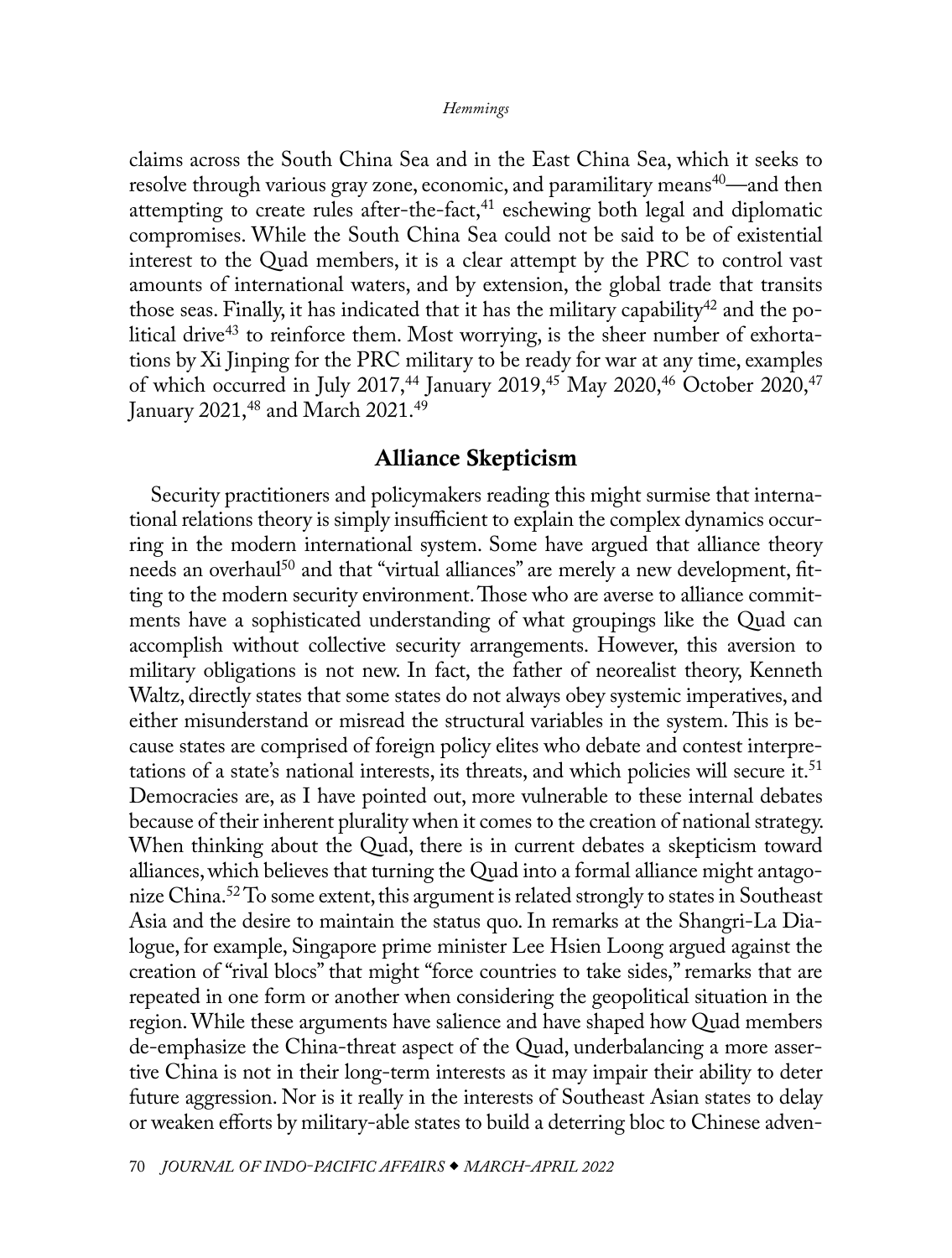<span id="page-6-0"></span>turism since it is their territory that is at most risk. However, as noted before, this underbalancing behavior is not historically unusual. Consider Belgium in 1940. Prior to its invasion by Germany, it continued to eschew any joint security cooperation or staff talks with France or Britain,<sup>53</sup> and blocked efforts by the two to create a common military bloc against Germany. Its desire to maintain the status quo was higher than its fear of invasion and occupation even though it had previously suffered invasion in 1914 by Germany under the Schlieffen Plan. Consequently, we can see that its strategy of underbalancing—intended to avoid antagonizing a threat—actually enabled and facilitated that same threat. So, while it is clear that some states in Southeast Asia—like Belgium before them—seek to maintain the status quo, it is not clear that their strategies for achieving that are likely to succeed given trends in Beijing's behavior. Thus, while the Quad states should not ignore the concerns of Southeast Asian states or the implications of Chinese strategic messaging, they must prioritize deterrence and security.

# Alliances and the Security Dilemma

Underbalancing on the part of the Quad members, therefore, is in part driven by a "security dilemma issue." The argument is as follows: the forming an alliance prior to an increased threat environment could in fact lead to a security dilemma,<sup>54</sup> causing the threat to counterbalance to worsen the threat environment. In other words, if the Quad members were to prematurely create a "NATO-in-Asia," China might respond by becoming more aggressive and relations will suffer a downward spiral similar to that which occurred between the United States and the Soviet Union during the Cold War. This argument, if examined closely, holds a key assumption that requires testing: that doing X will decrease security, while doing nothing will increase or allow security to remain the same. This is problematic for two reasons, one theoretical and one historical. Theoretically, this overemphasizes the Quad's agency over that of China in terms of impacting the security environment. One might respond to this argument with the following counterfactual: "Did the absence of the Quad between 2008 and 2017 lead to a decrease in Chinese assertiveness?" If one considers Chinese policies during this period, it is clear to us that this is not true. China went on a major island-building spree across the South China Sea, increased its pressure on Japan in the East China Sea, increased pressure on Taiwan, and began what Rush Doshi calls China's second displacement strategy (to remove the United States from the region).<sup>55</sup> Thus, we must argue that while the danger of a Chinese response is a real one, the risks in not deterring Chinese adventurism bring with them equivalent or greater risks of emboldening Beijing's ambitions. There is a follow-on, closely related argument that states that if the United States and other Quad partners create a formal alli-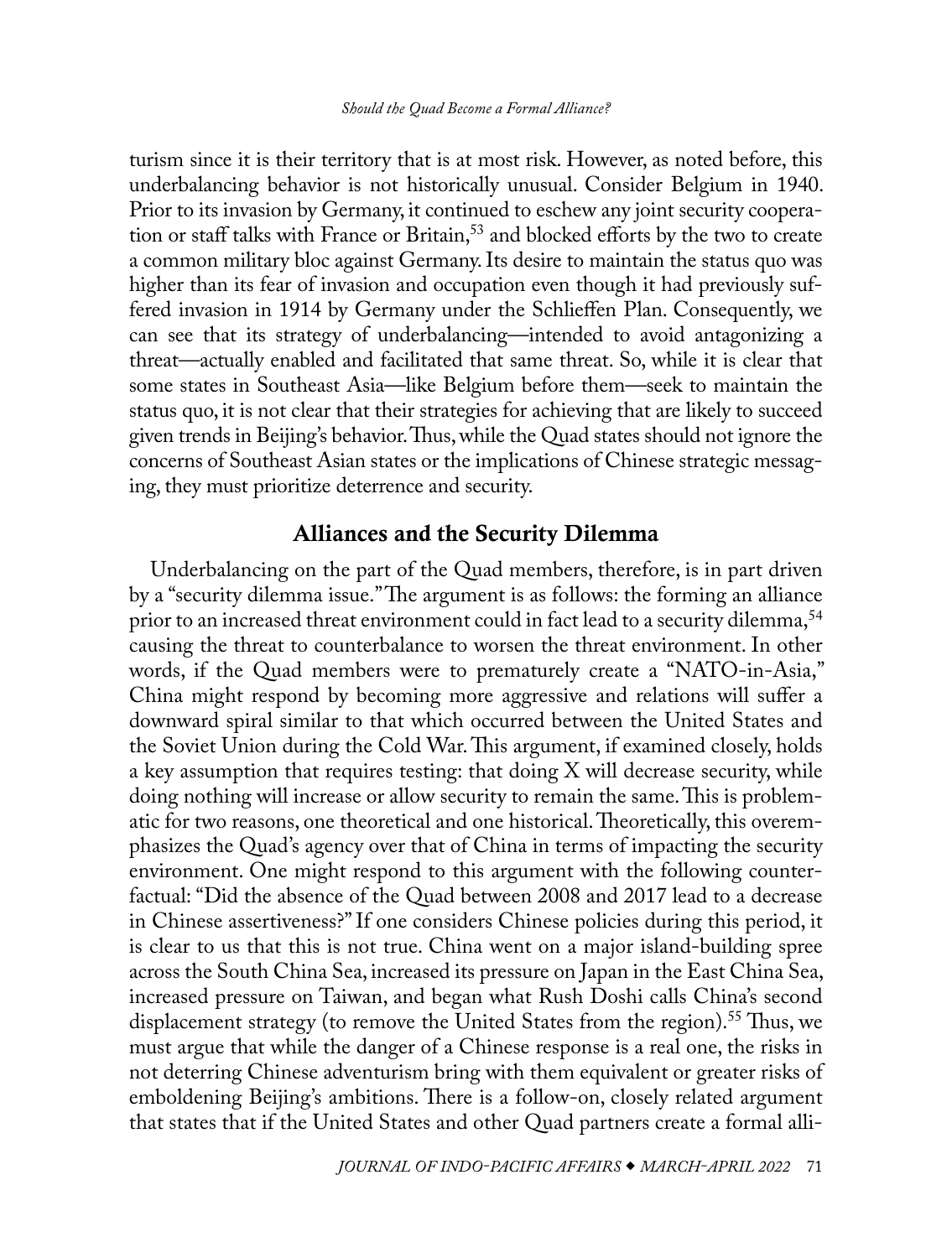<span id="page-7-0"></span>ance, Beijing will respond by creating its own alliance grouping, perhaps with Russia, or with willing members of the Shanghai Security Cooperation Organization and the region would swiftly fall into rival blocs of nations—a notion discussed within Chinese academic circles.<sup>56</sup> There is a three-part response to this. First, Russia and China are already beginning to align over their dissatisfaction with the liberal rules-based order and their willingness to change it unilaterally or coercively. Their actions across the South China Sea and Arctic Sea indicate a systemic challenge to the fundamental principles of the maritime order,<sup>57</sup> while their rhetoric and arms build-up over Ukraine and Taiwan indicate a willingness to expand territory by force. The strongest counterargument to this line of reasoning is that Sino-Russian military cooperation and coordination is already taking place in the absence of a Quad-alliance. One need only consider how Russia has raised the number of overflights and joint exercises with China in Northeast Asia as well as China's criticism of NATO during the Ukraine crisis. And finally, if rival blocs do arise, this in and of itself need not destabilize the region. It may even stabilize what has been—since 2014—a period of great instability. One need only consider how—after some initial testing of resolve—the two Cold War–era blocs fell into "strategic stability,["58](#page-12-0) which in turn opened room for détente and disarmament downstream.

## Concluding Thoughts

This article has sought to push back against the accepted wisdom that the Quad should never become an alliance and in fact argued that the four states are underbalancing China in the current security environment. Indeed, this underbalancing has been quite a common mistake for states throughout the history of greatpower competition. I have sought to argue—through the lens of twentieth-century history—that alliances are not only useful to prevent conflict and hegemonism, but are also vital. I have noted that, over the past century, there were three separate instances of great-power conflict—the first two involving a hegemonic-minded Germany and the third involving a hegemonic-minded USSR. In the first two instances, liberal democracies were disorganized and unable to present a united front to a potential aggressor and failed to deter aggression. In the third example, liberal democracies were able to present a united front to an aggressor and deterred Soviet invasion. While it is true that they ultimately were compelled to wage a long drawn out "cold" war, aided no doubt by the threat of mutually assured nuclear destruction, this was ultimately preferable to the existential threats of invasion and occupation and both sides were able to de-escalate from a position of "strategic stability." Again, this is not ideal, but it is far more appealing to greatpower conflicts and expansion through war.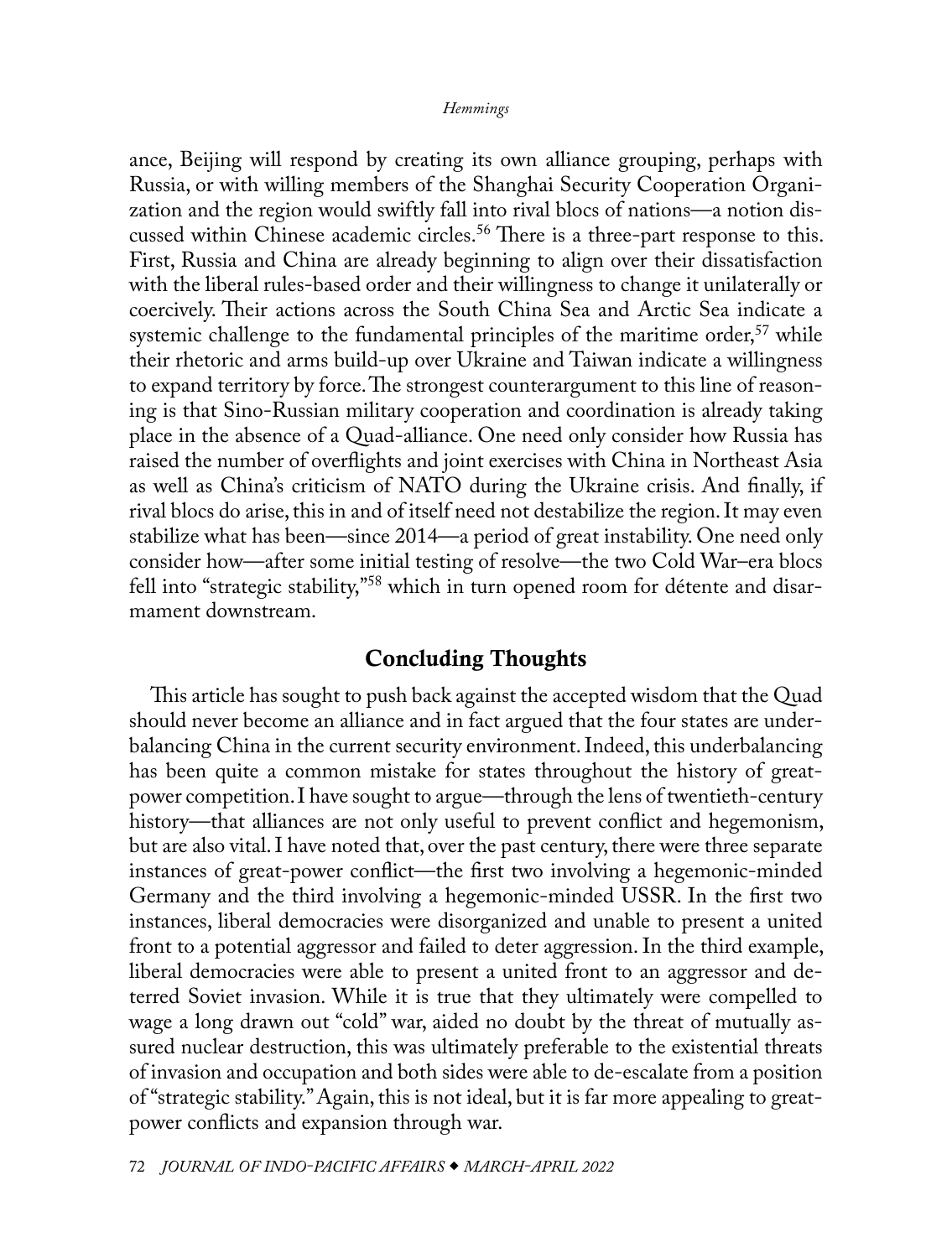<span id="page-8-0"></span>Finally, I have argued that the primary argument against turning the Quad into a formal alliance—that of creating a security dilemma with China—can be countered on several points. First, in the absence of the Quad—the years between 2008 and 2017—China did not restrain its own behavior and in fact hastened its aggressive behavior in the South China Sea and East China Sea. Second, while there may be risks in making the Quad a full alliance, there are greater risks in failing to deter China. China's increasing aggressiveness must be factored into this. Third, looking at the broad totality of Chinese behavior, it is clear that it seeks to reorder or shift the current rules-based system in favor of its own preferences and has not sought to promote this change diplomatically or peacefully, but rather employed military coercion. A full alliance would seem to be a proportionate response to that and might even push China to the negotiating table or to pause its ambitions. It's worth remembering Churchill's thesis that it was Hitler's diplomatic success at Munich in the face of Western weakness that actually empowered Hitler vis-à-vis the German military, and that war could have been prevented by a united front. In terms of strategic messaging, the Quad could attempt to allay Chinese concerns by making two points clear: that the alliance is defensive, and it only seeks to deter the use of force to change territorial boundaries. While such language clearly points to China, it points to what Elbridge Colby—a noted US strategist—calls a "strategy of denial," not an offensive or invasive strategy.[59](#page-12-0)

There are several issues beyond the scope of this article that are worthy of mention, some of them already discussed by the foreign policy community in all four countries. How would the Quad fit into the United States' traditional alliance system in Asia? Would it be merged or remain separate and distinct? Those questions are beyond the scope of this article, but those issues would have to be settled with New Delhi since it has traditionally been wary of the US alliance system. How might the Quad deal with today's threats outside of the broadly military? How might it, for example, be established to deal with influence operations, political warfare, and economic coercion? A number of papers indicate that today's military alliances should have more than just a mutual defense commitment—that they should set the stage for other types of competition and nonkinetic deterrence, perhaps cooperating in supply chains, on key technologies, and over diplomatic incidents. That the four Quad members might do this while still avoiding a NATOlike bureaucracy and structure is possible. The Trilateral Strategic Dialogue's loose and functional working-group structure might serve as a template for the Quad going forward, particularly since three of its members are already in the Quad. While this article has not fully established all the parameters for becoming a full military alliance, it has shown that democracies that underbalance hegemonicminded rising states have suffered the consequences. For that reason alone, the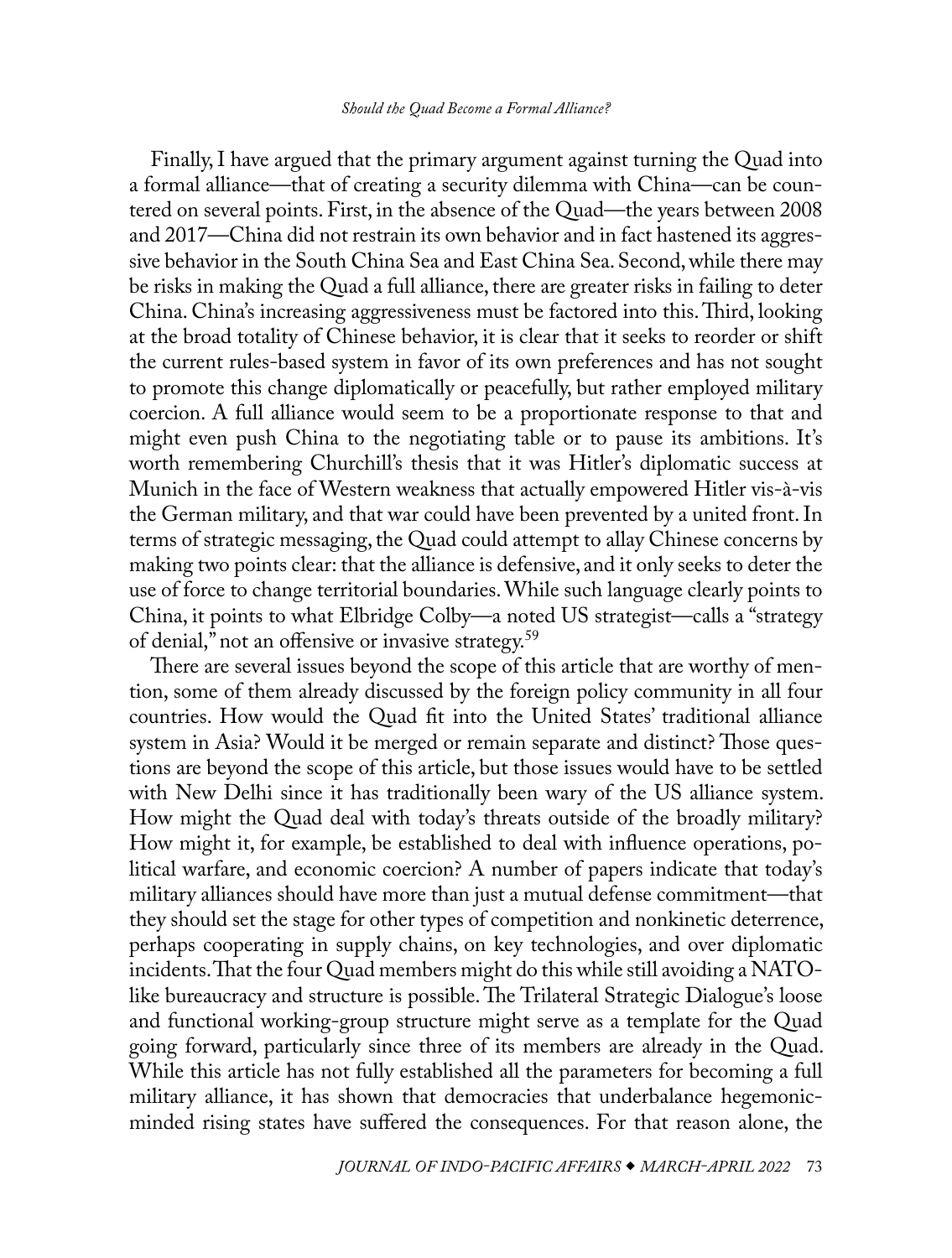<span id="page-9-0"></span>national security communities in all four nations should consider turning the Quad into a full alliance.  $\Omega$ 

### [Dr. John Hemmings](#page-0-0)

Dr. Hemmings is a professor at the Daniel K. Inouye Asia-Pacific Center for Security Studies. His areas of focus are Northeast Asian security, the US alliance system, Japanese defense policy, and Chinese technology policy. He holds adjunct fellowships with a number of think tanks, including the Center for Strategic and International Studies, the Pacific Forum, and the Council on Geostrategy. He earned his master's degree in international peace and security from King's College London in 2007 and his PhD in international relations from the London School of Economics in 2017.

### **Notes**

[1.](#page-0-1) See, for example, Rush Doshi, *The Long Game: China's Grand Strategy to Displace American Order* (Oxford: Oxford University Press, 2021); Daniel Tobin, "How Xi's 'New Era' Should have Ended US Debate on Beijing's Ambitions," CSIS Report, 8 May 2020; "A 'China Model?' Beijing's Promotion of Alternative Norms and Standards," US-China Economic and Security Review Commission Roundtable, 13 March 2020; David Dorman and John Hemmings, "Xi's 'Digital China' Strategy: Renewing National Rejuvenation for the Digital Age," *National Texas Security Review* (under review); "Summary of the 2018 National Defense Strategy: Sharpening the American Military's Competitive Edge," US Department of Defense (Washington, DC: Pentagon, 2018).

[2](#page-0-1). In most international relations literature, an alliance is a security-minded grouping in which its members commit to each other militarily, for either offensive or defensive reasons. There is usually an implicit or explicit military commitment.

[3](#page-0-1). Nikki Carvajal, "Biden Officials Stress Quad is an 'Unofficial Gathering Not a Military Alliance,' Ahead of First In-Person Meeting," CNN, 24 Sep 2021, [https://www.cnn.com/.](https://www.cnn.com/2021/09/24/politics/the-quad-white-house-meeting/index.html)

[4](#page-0-1). "Quad Won't Be a Military Alliance but There Will Be Military Cooperation Among Members: Army Chief M.M. Naravane," *Economic Times*, March 26, 2021, [https://economictimes](https://economictimes.indiatimes.com/news/defence/quad-wont-be-military-alliance-but-there-will-be-military-cooperation-among-members-army-chief-mm-naravane/articleshow/81693237.cms) [.indiatimes.com/.](https://economictimes.indiatimes.com/news/defence/quad-wont-be-military-alliance-but-there-will-be-military-cooperation-among-members-army-chief-mm-naravane/articleshow/81693237.cms)

[5](#page-0-1). Katheryn Diss, "Scott Morrison Meets Quad Leaders as Australia Gets Serious about Tempering China's Strength," ABC News Australia, 24 Sep 2021, [https://www.abc.net.au/](https://www.abc.net.au/news/2021-09-25/scott-morrison-quad-meeting-china-us-india-japan/100491080).

[6](#page-0-1). Kenneth N. Waltz, *Theory of International Politics* (New York: McGraw Hill, 1979).

[7](#page-0-1). Norrin M. Ripsman, Jeffrey W. Taliaferro, and Steven E. Lobell, *Neoclassical Realist Theory of International Politics* (Oxford: Oxford University Press, 2016), 17.

[8](#page-1-0). See the domestic difficulties and debates on the formation of NATO in Dean Acheson, *Present at the Creation: My Years in the State Department* (New York: W.W. Norton & Co. 1969), 264–84; Joe Scarborough, *Saving Freedom: Truman, the Cold War and the Fight for Western Civilization* (New York: Harper Collins, 2020), 144–58; Mira Rapp-Hooper, *Shields of the Republic: The Triumph and Peril of America's Alliances* (Cambridge, MA: Harvard University Press, 2020), 27–31.

[9](#page-1-0). See, for example: Kathy Gilsinan, "Cliché of the Moment: 'China's Increasing Assertiveness,'" *The Atlantic*, 25 Sep 2015; Bjorn Jerden, "The Assertive China Narrative: Why it is Wrong and How so Many Still Bought into It," *Chinese Journal of International Politics* 7, no. 1 (Spring 2014): 37–88; Dingding Chen, Xiaoyu Pu, and Alastair Ian Johnston, "Debating China's Assertiveness," *International Security* 38, no. 3 (Winter 2013/14): 176–83; Alastair Ian Johnston, "Is China a Status Quo Power?," *International Security* 27, no. 4 (Spring 2003): 5–56.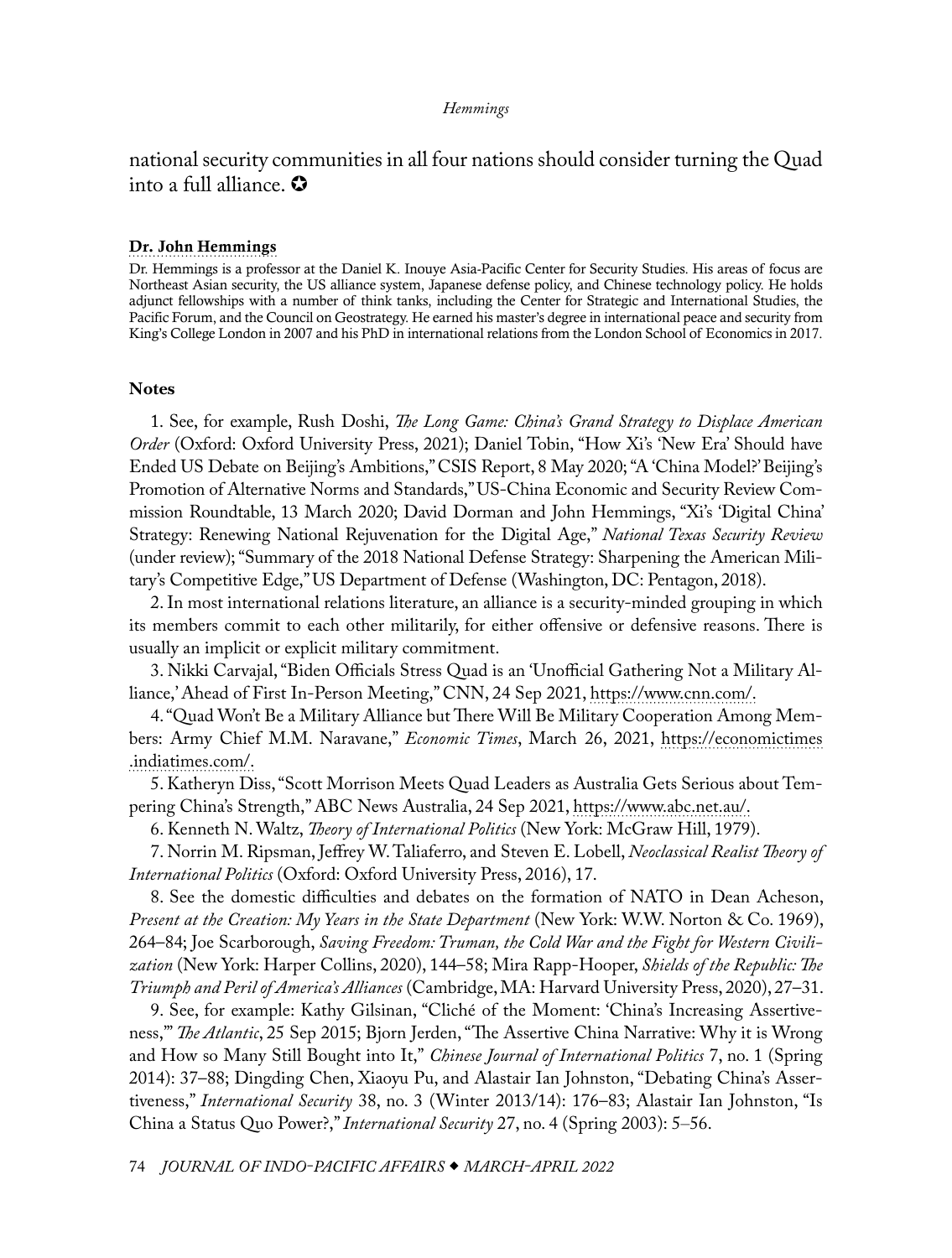<span id="page-10-0"></span>[10.](#page-1-0) Laura Silver, Kat Devlin, and Christine Huang, "Unfavorable Views of China Reach Historic Highs in Many Countries," Pew Research Center, 6 Oct 2020, [https://www.pewresearch.org/](https://www.pewresearch.org/global/2020/10/06/unfavorable-views-of-china-reach-historic-highs-in-many-countries/).

[11.](#page-1-0) Sandeep Unnithan, "Enemy Number One," *India Today*, 8 Aug 2020, [https://www](https://www.indiatoday.in/magazine/nation/story/20200817-enemy-number-one-1708698-2020-08-08) [.indiatoday.in/](https://www.indiatoday.in/magazine/nation/story/20200817-enemy-number-one-1708698-2020-08-08).

[12](#page-1-0). This article owes much to Elbridge Colby's discussion of Chinese hegemony in *Strategy of Denial: American Defense in an Age of Great Power Conflict* (New Haven & London: Yale University Press, 2021), 8–11.

[13](#page-1-0). Thomas S. Wilkins, "'Alignment', not 'Alliance' – the Shifting Paradigm of International Security Cooperation: Toward a Conceptual Taxonomy of Alignment," *Review of International Studies* 38, no. 1 ( January 2012): 53–76, [https://doi.org/10.1017/S0260210511000209.](https://doi.org/10.1017/S0260210511000209)

[14](#page-1-0). Feng, Zhu, "TSD – Euphemism for Multiple Alliance?," in William Tow et al., eds., *The Trilateral Strategic Dialogue: Facilitating Community-Building or Revisiting Containment?* (Seattle: National Bureau of Asian Research, 2008), 43.

[15](#page-1-0). Michael D. Ward, *Research Gaps in Alliance Dynamics* (New York: Knopf, 2005), 194.

[16](#page-1-0). "Joint Statement from Quad Leaders," White House, 24 Sep 2021, [https://www.white](https://www.whitehouse.gov/briefing-room/statements-releases/2021/09/24/joint-statement-from-quad-leaders/) [house.gov/](https://www.whitehouse.gov/briefing-room/statements-releases/2021/09/24/joint-statement-from-quad-leaders/).

[17](#page-2-0). Glenn Snyder, *Alliance Politics* (Ithica: Cornell University Press, 1997), 4.

[18](#page-2-0). There are even *implicit* alliances—those that are unstated—though they are considerably rarer than those discussed. The United States and Israel are not in fact formal allies, but it is understood between the two countries that domestic pressures in the United States would not allow the state of Israel to suffer an existential threat.

[19](#page-2-0). One can see examples of this ambiguous language in US alliance language. Domestic pressures within the United States, particularly from a US Congress jealous of its prerogatives to declare war, added the phrase "meet the common danger in accordance with its constitutional processes" to US treaties with Australia and New Zealand, with Japan, and with South Korea.

[20](#page-2-0). Ralph Cossa, ed., *US-Korea-Japan Relations: Building Towards a Virtual Alliance* (Washington, DC: CSIS, 1999).

[21](#page-2-0). The Quad fits Victor Cha's definition of a "quasi-alliance" in Victor Cha, *Alignment Despite Antagonism: The US-Korea-Japan Security Triangle* (Stanford: Stanford University Press, 1999), 36. "The Quasi Alliance is defined as the relationship between two states that remain unallied despite sharing a common ally."

[22](#page-2-0). Patricia Weitsman, "Alliance Cohesion and Coalition Warfare: The Central Powers and the Triple Entente," *Security Studies* 12, no. 3 (2003): 79–119.

[23](#page-2-0). Statement by Sir Edward Grey, the Secretary of State for Foreign Affairs, Hansard Website, HC Deb 03 August 1914, Vol. 65, cc1809-32, [http://hansard.millbanksystems.com/.](http://hansard.millbanksystems.com/commons/1914/aug/03/statement-by-sir-edward-grey)

[24](#page-2-0). Statement by Sir Edward Gray*.*

[25](#page-3-0). Winston Churchill, *The Second World War: The Gathering Storm* (Boston: Houghton Mifflin Company, 1946), 325–27.

[26](#page-3-0). Winston Churchill, *The Second World War*, 325–27.

[27](#page-3-0). Winston Churchill, *The Second World War*, 325–27.

[28](#page-3-0). Marie-Christine Veldeman, "Britain and Europe: From 'Splendid Isolation' to 'Semi-Detachment,'" *Equivalences* 39, no. 1–2 (2012): 39–58.

[29](#page-3-0). See for example, Michael MccGwire, "NATO Expansion: 'A Policy Error of Historic Importance,'" *Review of International Studies* 24, no. 1 ( January 1998); Joshua R. Shifrinson, "Put It in Writing: How the West Broke Its Promise to Moscow," *Foreign Affairs*, 29 Oct 2014 [http://](https://www.foreignaffairs.com/articles/united-states/2014-10-29/put-it-writing)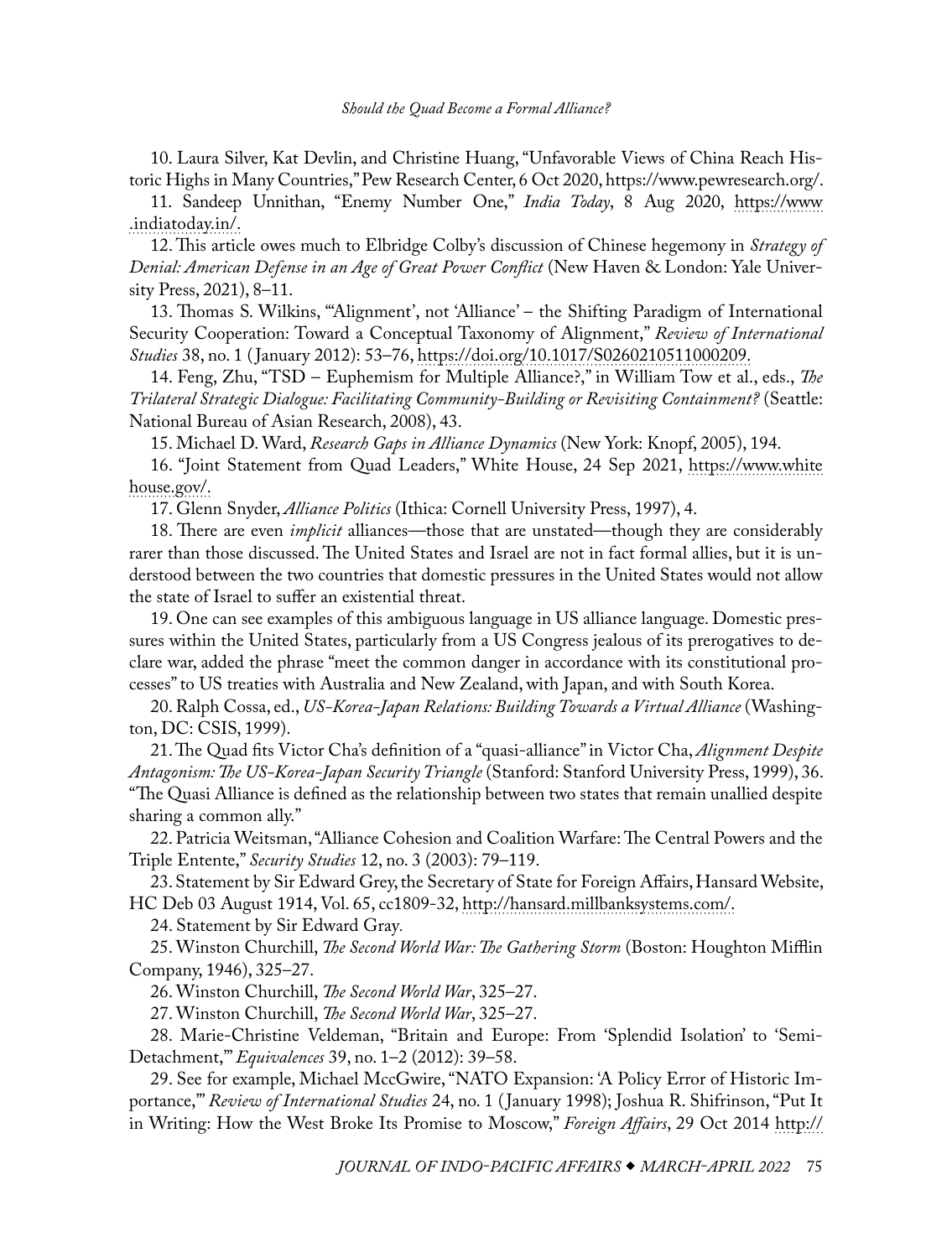<span id="page-11-0"></span>[www.foreignaffairs.com/](https://www.foreignaffairs.com/articles/united-states/2014-10-29/put-it-writing); John J. Mearsheimer, "Why the Ukraine Crisis Is the West's Fault: The Liberal Delusions That Provoked Putin," *Foreign Affairs* 93, no. 5 (October 2014).

[30.](#page-3-0) The idea that some great powers deserve "strategic buffers" is an imperial hangover and an obvious challenge to those nations that are intended to provide that service by dint of their geography.

[31](#page-3-0). Dimitri V. Trenin, *Post-Imperium: A Eurasian Story* (Washington, DC: Carnegie Endowment for Peace, 2011), 107.

[32](#page-3-0). Ted Galen Carpenter, "How Kosovo Poisoned America's Relationship with Russia," *National Interest*, 19 May 2017.

[33](#page-4-0). "Summary of the 2018 National Defense Strategy: Sharpening the American Military's Competitive Edge," US Department of Defense (Washington, DC: Pentagon, 2018), 2.

[34](#page-4-0). "Defense of Japan 2021," Ministry of Defense of Japan, 17, [https://www.mod.go.jp/](https://www.mod.go.jp/en/publ/w_paper/wp2021/DOJ2021_Digest_EN.pdf).

[35](#page-4-0). "Defence Strategic Update 2020," Australian Department of Defence, 11, [https://www](https://www.defence.gov.au/about/publications/2020-defence-strategic-update) [.defence.gov.au/](https://www.defence.gov.au/about/publications/2020-defence-strategic-update).

[36](#page-4-0). "China Biggest Security Threat, says General Bipin Rawat," *Times of India*, 13 Nov 2021, [https://timesofindia.indiatimes.com/](https://timesofindia.indiatimes.com/india/china-biggest-security-threat-says-general-bipin-rawat/articleshow/87675595.cms).

[37](#page-4-0). Nadege Rolland, "China's Vision for a New World Order," National Bureau of Asian Research, special report no. 83, 27 Jan 2020.

[38](#page-4-0). "Xi Jinping's First Mention of the 'Two Guidances' has Profound Meaning," *Study China*, 20 Feb 2017, sourced from Rush Doshi, *The Long Game*, 279.

[39](#page-4-0). Matthew Funaiole and Brian Hart, "Understanding China's 2021 Defense Budget," CSIS, 5 March 2021, [https://www.csis.org/](https://www.csis.org/analysis/understanding-chinas-2021-defense-budget).

[40](#page-5-0). Andrew S. Erickson and Ryan D. Martinson, eds., *China's Maritime Gray Zone Operations* (Annapolis, MD: Naval Institute Press, 2019).

[41](#page-5-0). Remarks sourced from interview with Peter Dutton, former Director of the China Maritime Studies Institute, US Naval War College, telephone interview, 8 Sep 2020.

[42](#page-5-0). See, for example, the latest assessment of China's military capabilities: "Military and Security Developments Involving the People's Republic of China," annual report to Congress, Office of the Secretary of Defense, 2020, [https://media.defense.gov/](https://media.defense.gov/2020/Sep/01/2002488689/-1/-1/1/2020-DOD-CHINA-MILITARY-POWER-REPORT-FINAL.PDF).

[43](#page-5-0). Under the banner of Rejuvenation of the Chinese Nation.

[44](#page-5-0). "China Focus: 'Be Ready to Win Wars,' China's Xi Orders Reshaped PLA," *Xinhua Net*, 1 Aug 2017.

[45](#page-5-0). Chistina Zhao, "China: President Xi Jinping Tells Army to be Ready for Battle as Taiwan Calls for Support to Defend Democracy," *Newsweek*, 5 Jan 2019.

[46](#page-5-0). Prabhash K Dutta, "Xi Jinping Tells Chinese Military to Prepare for War. Is It Against India, US, or Taiwan?," *India Today*, 27 May 2020.

[47](#page-5-0). James Holmes, "'Preparing for War': What is China's Xi Jinping Trying to Tell Us?," *Real Clear Defense*, 19 Oct 2020.

[48](#page-5-0). Liu Zhen, "Xi Jinping Orders China's Military to be Ready for War 'At Any Second,'" *South China Morning Post*, 5 Jan 2021.

[49](#page-5-0). Catherine Wong, "Xi Jinping Tells China's Military 'Be Prepared to Respond' in Unstable Times," *South China Morning Post*, 9 March 2021.

[50](#page-5-0). Thomas S. Wilkins, "From Strategic Partnership to Strategic Alliance? Australia-Japan Security Ties and the Asia Pacific," *Asia Policy* 20 (2015): 81–111.